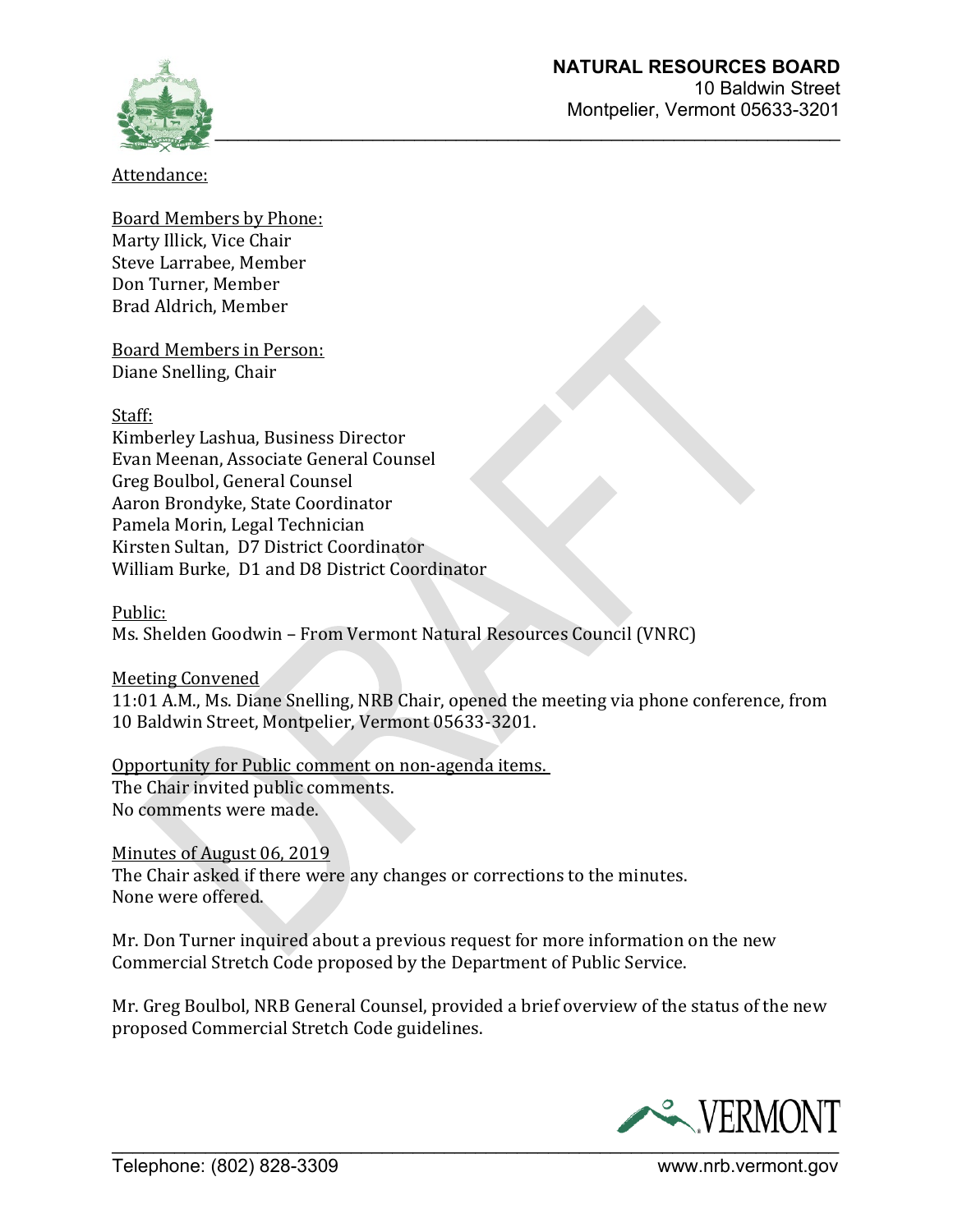

## Commercial Stretch Code

At the November 13, 2018 Board meeting, prior to Mr. Turner joining the Board, Mr. Barry Murphy, Energy Efficiency Program Specialist of the Department of Public Service conducted a presentation to the NRB on the process and details of the new Commercial Stretch Code. It was agreed that it would be helpful for the entire Board to hear this presentation again, now, and prior to voting on any decisions or recommendations. Arrangements will be made to include the discussion at a future meeting.

Motion to Approve August 06, 2019 Board Meeting Minutes: A motion to approve was made by Ms. Marty Illick and Mr. Don Turner seconded.

The Board unanimously voted in favor to approve the Minutes.

#### Delegation of Authority

Discussion of the Delegation of Authority, as passed by the NRB on November 13, 2018. The Board expressed an interest in voting on the NRB Budget, and on NRB policy direction. The Chair agreed to develop a schedule for timely votes on these items. No changes were made to the Delegation of Authority.

#### Natural Resources Board (NRB) Budget Development Process.

Ms. Kimberley Lashua, NRB Business Director, presented the preliminary FY21 NRB Budget "ups and downs". Ms. Lashua also provided an overview of the schedule for Budget Development.

A motion was made and seconded to approve the FY21 Budget as presented, with the agreement that there will be a revised version in December for approval.

The motion passed unanimously, and the Board approved the preliminary FY21 Budget

#### NRB Executive Director Position

The Chair presented an overview of the staff recommendations on whether, or not, to hire another Executive Director. In recent weeks, most of the ED responsibilities have been divided among current staff, and it seems to be working well. Chair Snelling acknowledged that this plan will require additional effort from everyone. She also referred to the solid support by staff for the change.

The Chair recommended that instead of filling the Executive Director position, the Board could hire another Compliance and Enforcement Officer.

Board members expressed an interest in participating in any decisions that might affect the Budget.